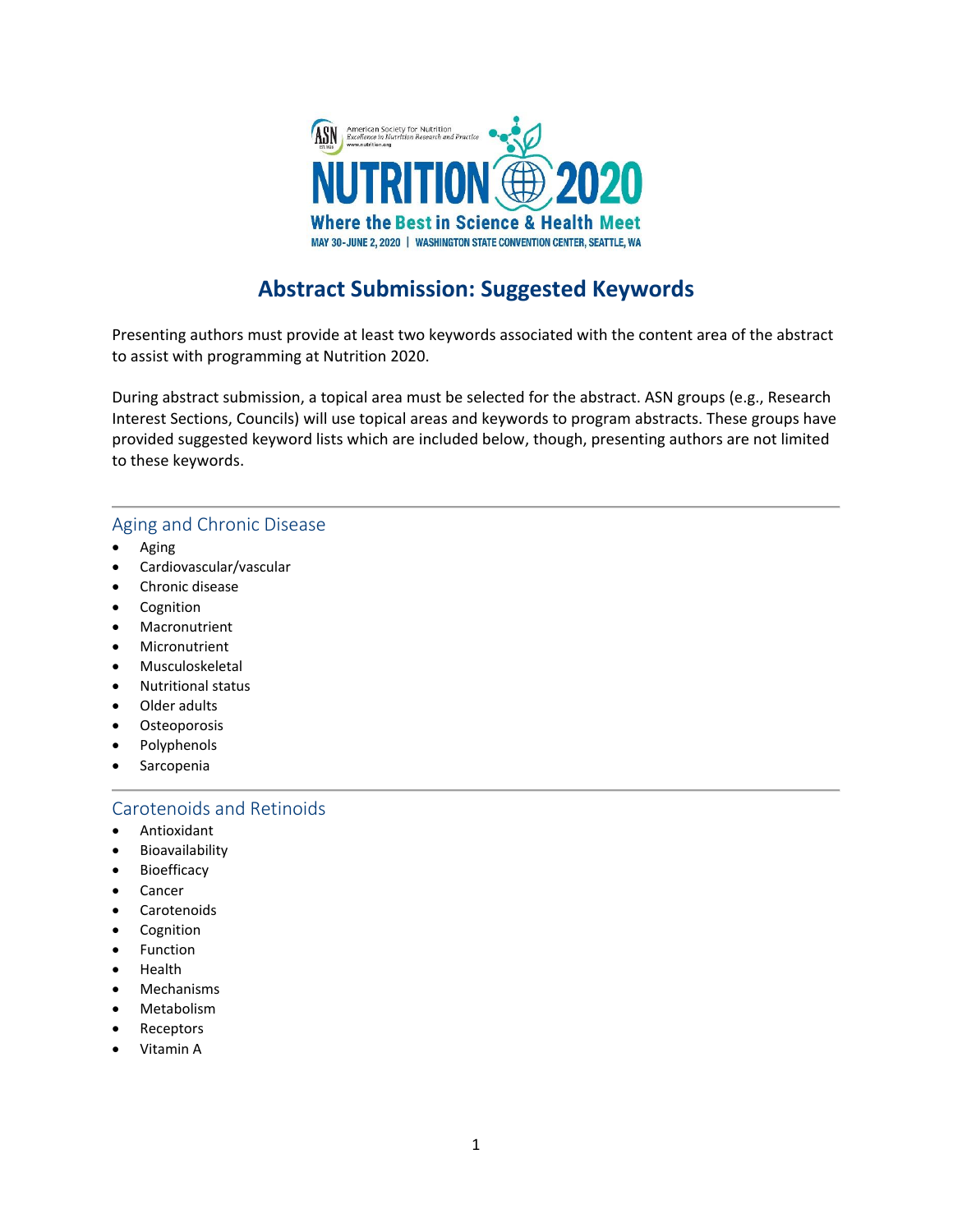## Climate/Health, Environment, Agriculture and Food Supply

- Agriculture
- Animal source food
- Climate/environmental change
- Food systems
- New technologies
- Nutrition transition
- Plant-based food
- Sustainability

## Community and Public Health Nutrition

- Acculturation
- Child health
- Community interventions
- Focus groups
- Food assistance programs
- Food environment
- Food insecurity
- Health disparities and inequities
- Maternal health
- Nutrition education
- Obesity prevention
- Physical activity

#### Diet and Cancer

- Biomarkers
- Clinical
- Epidemiological
- Genomics
- Mechanisms
- Metabolism
- Microbiome
- Molecular targets
- Personalized nutrition

## Dietary Bioactive Components

- Biomarkers
- Human health
- Inflammation
- Mechanisms
- Metabolism
- Metabolomics
- Microbiome
- Molecular targets
- Polyphenols
- Prebiotics
- **Probiotics**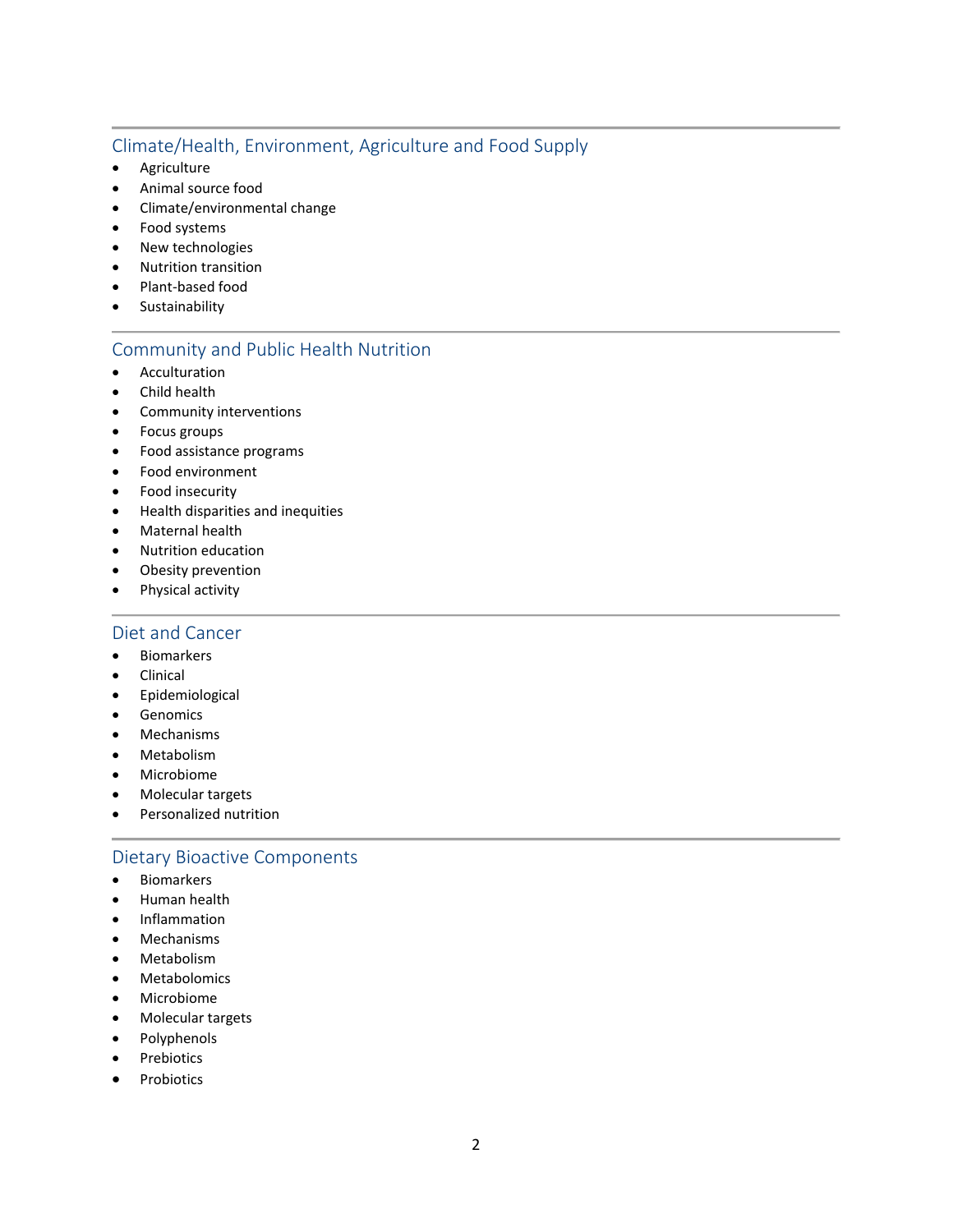#### Dietary Patterns

- Dairy
- Diet quality
- Fruits and vegetables
- Mediterranean diet
- Nutrient density

## Eating Frequency and Chrononutrition

- Chronobiology
- Chrononutrition
- Circadian rhythms
- Intermittent fasting
- Meal timing

#### Education and Teaching

- Career/professional development
- Curriculum
- Health professional education
- Innovations in education/training

# Energy and Macronutrient Metabolism

- Alcohol
- Amino acid metabolism
- Body composition
- Carbohydrate metabolism
- Carbohydrates
- Energy balance
- Fat/fatty acids
- Fiber
- Ketone bodies
- Lipid metabolism
- Protein/amino acids
- Substrate oxidation

#### Experimental Animal Nutrition

- Animal models
- Animals
- Development
- Disease
- Fetal
- Health
- Maternal
- Metabolism
- Microbiome
- Nutrition interventions
- Omics
- Physiological state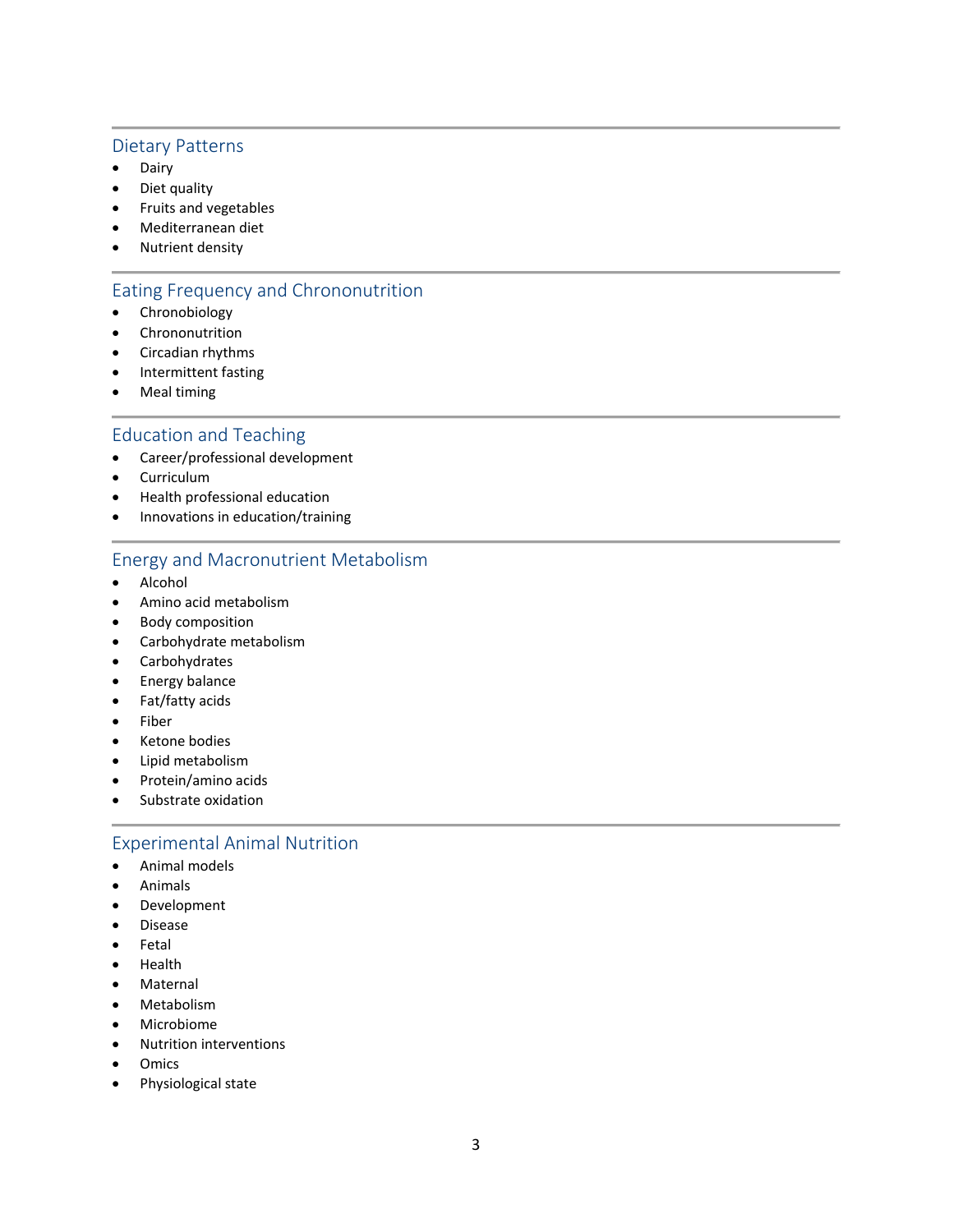## Food Choice, Markets and Policy

- Alcohol
- Amino acid metabolism
- Consumer behavior
- Cost-effectiveness
- Diet quality
- Economic evaluation
- Food assistance programs
- Food costs
- Food environment
- Food security
- Food systems
- Policy

#### Food Science and Nutrition

- Food composition
- Food processing
- Food science and technology
- **Formulation**
- **Fortification**
- Processed foods

#### Global Nutrition

- Infection
- Inflammation
- Linear growth/growth failure
- Micronutrient status
- Nutrition-sensitive/ integrated nutrition programs
- Policy
- Vulnerable populations

## Maternal, Perinatal and Pediatric Nutrition

- Breastfeeding/formula feeding
- Childhood growth/neurodevelopmental/disease outcomes
- Complementary diet/food packaging
- Diet quality/nutrient adequacy
- Epigenetics
- Feeding behaviors/styles
- Genetics
- Human milk/infant formula composition
- Lactation physiology
- Maternal nutrition/supplementation
- Maternal obesity weight gain
- Microbiome
- Pregnancy complications/birth outcomes
- Preterm infants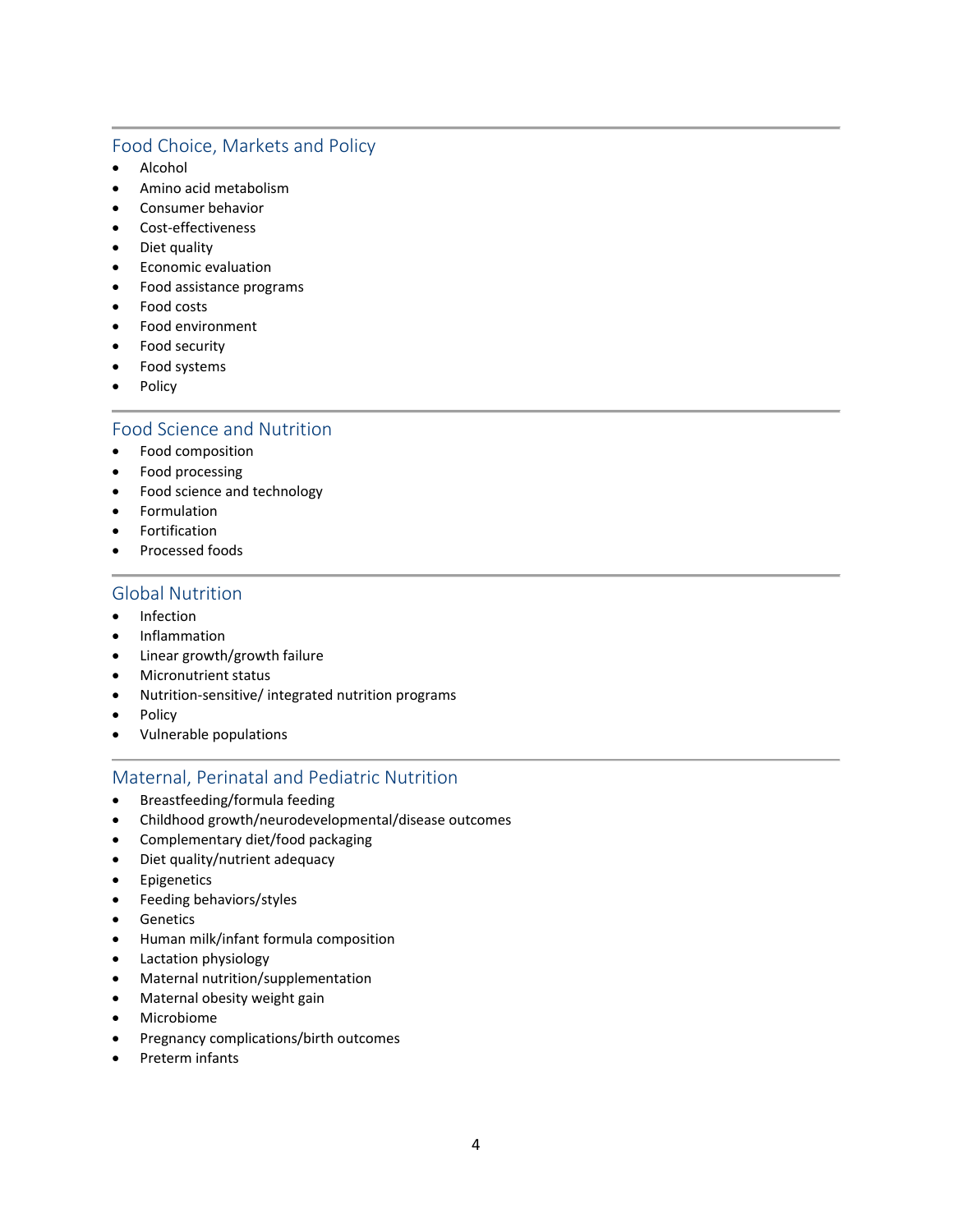## Medical Nutrition/Case Study Vignettes

- Bariatric surgery
- Cardiovascular/vascular
- Cystic fibrosis
- Diabetes/pre-diabetes/gestational diabetes
- Dietary supplements
- Fatty Liver Disease
- FODMAP
- Gastrointestinal diseases
- Inflammation
- Insulin resistance
- Lifestyle medicine
- **Malnutrition**
- Nutrition support
- Renal disease
- Sodium

#### Methods

- Assay development
- Biomarkers
- Dietary assessment
- Energy balance
- Simulation
- Study design

## Neuroscience/Nutrition and the Brain

- Brain
- Chronobiology
- Cognition
- Dementia/Alzheimer's Disease
- Mental health
- Mitochondria
- Neurodegenerative diseases
- Obesity
- Vitamin D

#### Nutrient-Gene Interactions

- Biomarkers
- Complex diseases
- Epigenetics
- Genetics
- Mendelian randomization analysis
- Metabolomics
- Nutrient assessment
- Nutritional biochemistry
- Omics
- Personalized/precision nutrition
- Transcriptomics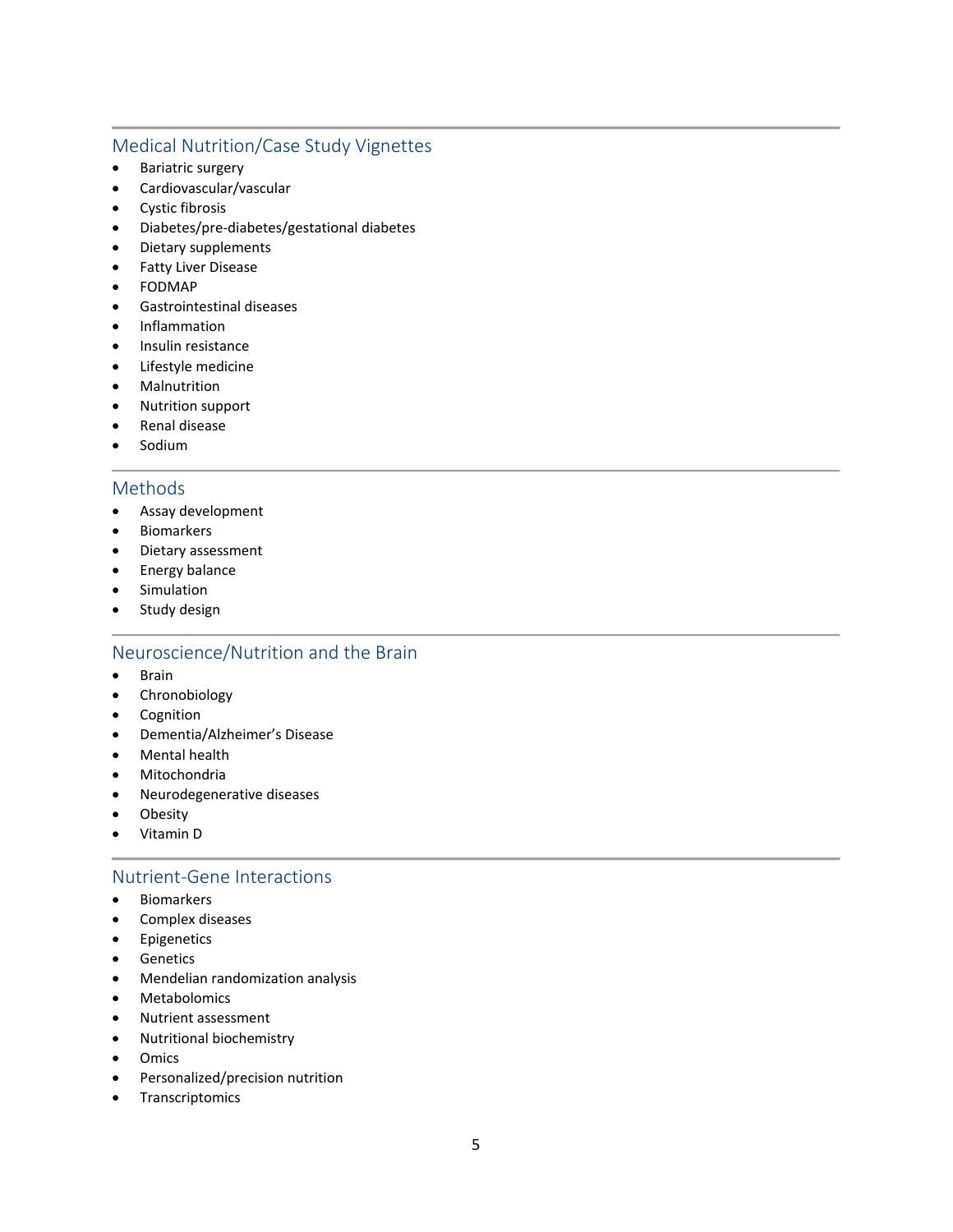## Nutrition Education and Behavioral Science

- Behavior change
- Behavior science
- Community interventions
- Community nutrition
- Healthy lifestyles
- Nutrition behavior
- Nutrition education
- Nutrition interventions
- Nutrition survey
- Physical activity
- Questionnaire
- Questionnaire development

#### Nutrition Translation and Communications

- Clinical trials
- Cognition
- Consumer, applied and therapeutic nutrition
- Databases and big data
- Dietary assessment and quality
- Dietary patterns
- Food science and technology
- Neuroscience
- Nutrition communication
- Nutrition translation
- Product development
- Public policy and regulation

## Nutritional Epidemiology

- Behaviors
- Biomarkers
- Clinical trials
- Diet quality
- Dietary guidelines
- Dietary patterns
- Foods and nutrients
- Health outcomes
- Lifespan epidemiology
- Lifestyle factors
- Methods and validation
- Observational studies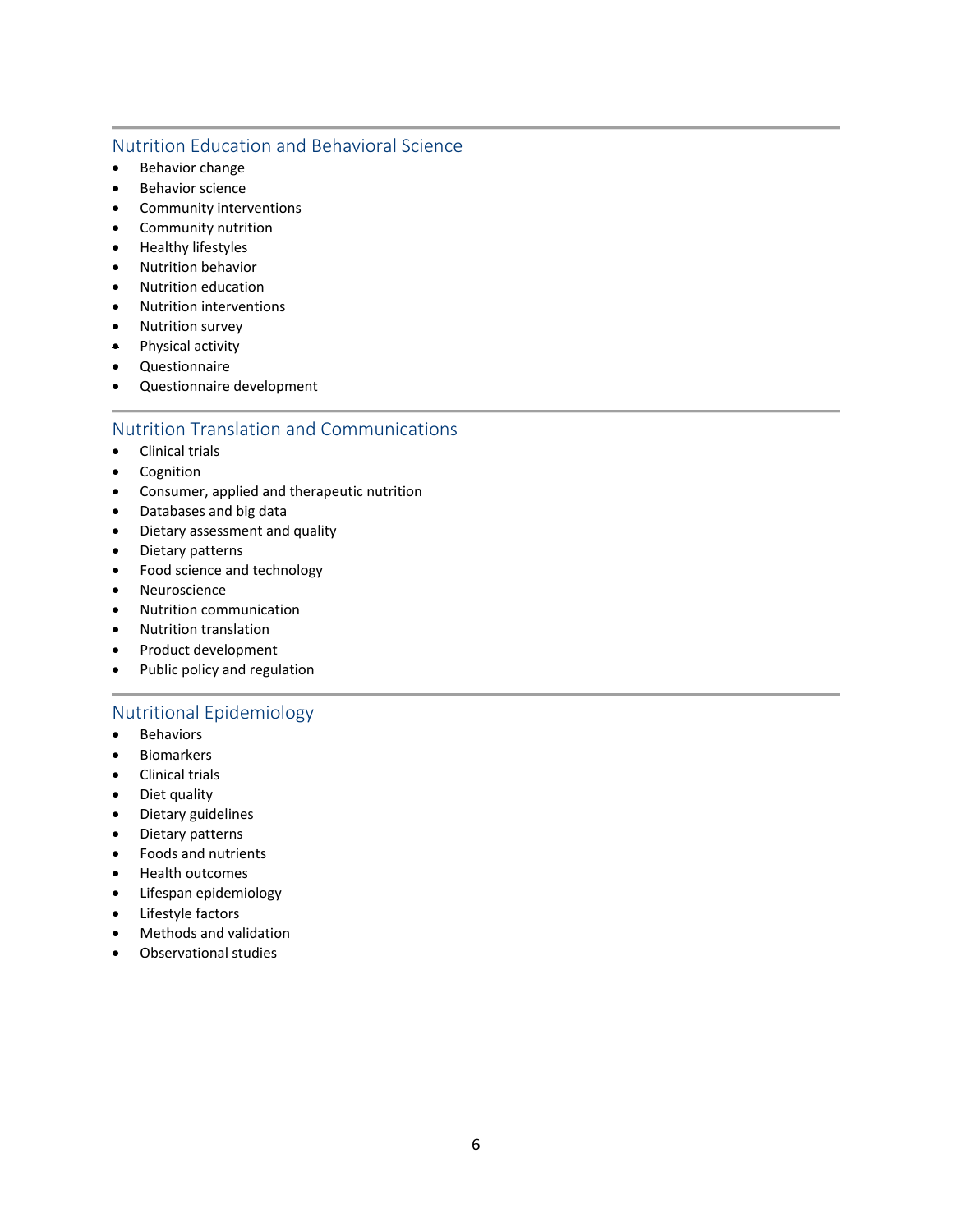## Nutritional Immunology and Inflammation/Immunometabolism

- Adaptive
- Antigen
- Immune cells
- Immunity (immune, immunotherapy, immunometabolism, etc.)
- Infection
- Inflammation
- Innate
- Pathogen

## Nutritional Microbiology/Microbiome

- Alcohol
- Breastfeeding
- Dietary interventions
- Dietary patterns
- Fermentation
- Fiber
- Microbiome
- Probiotics

## **Obesity**

- Appetite
- Behavior change
- Body composition
- Childhood
- Dietary patterns
- Ingestive behavior
- Macronutrient
- Meal timing/circadian influences
- Microbiome
- Neurobiology
- Obesity treatment mediators/moderators/predictors
- Physical activity
- Social determinants of health

## Policies and Regulations

- Fortification
- Cost-effectiveness
- Policy
- Labeling
- Implementation
- **Malnutrition**